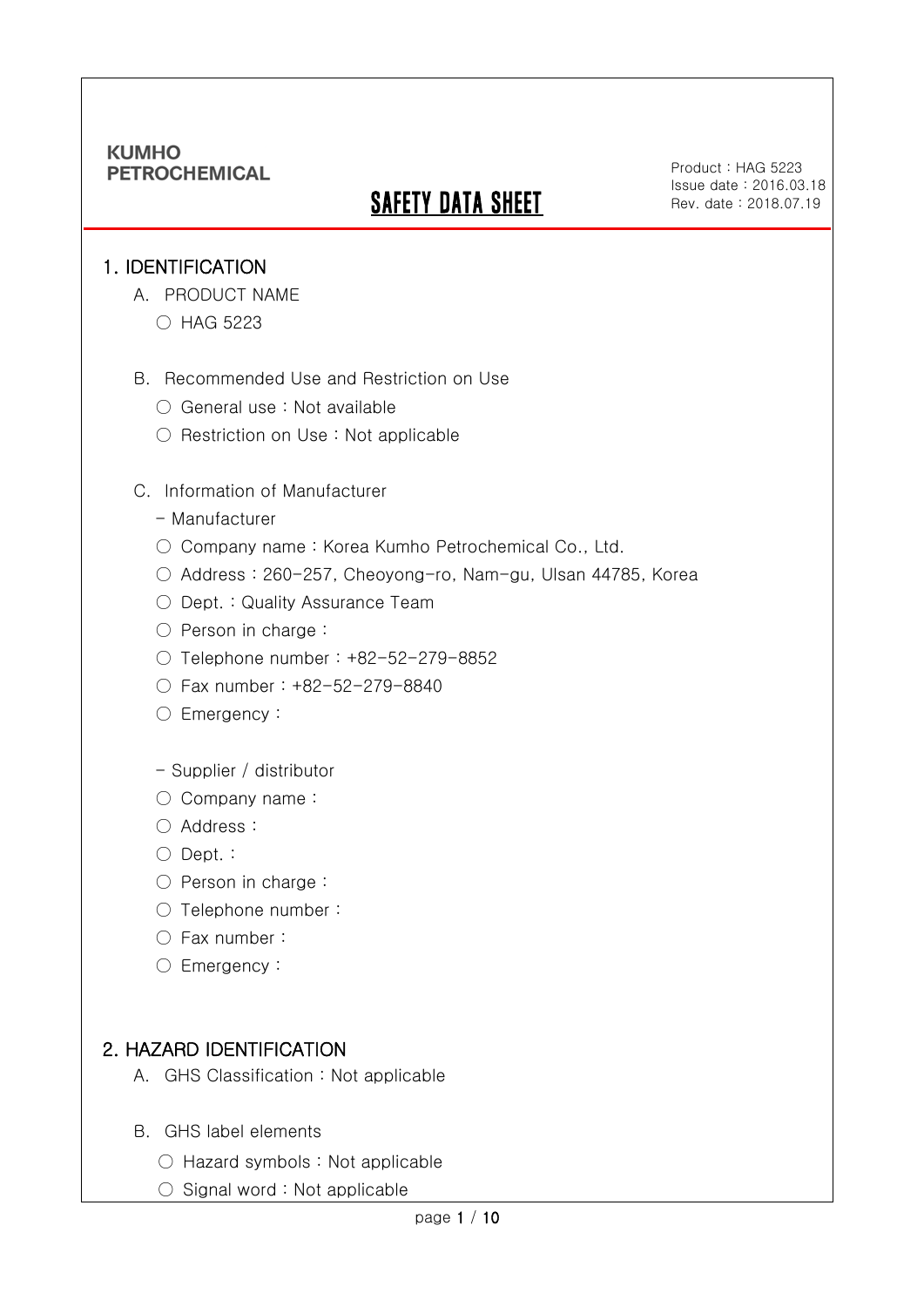Ξ

# **SAFETY DATA SHEET**

Product : HAG 5223 Issue date : 2016.03.18 Rev. date : 2018.07.19

○ Hazard statement : Not applicable

○ Precautionary statements : Not applicable

C. Other hazards which do not result in classification :

- NFPA rating: (0~4 steps) : Health=0, Flammability=0, Reactivity=0

### 3. COMPOSITION/INFORMATION ON INGREDIENTS

| Chemical name                   | CAS No./ECL No./EINECS No. | $Contents$ %) |
|---------------------------------|----------------------------|---------------|
| Acrylonitrile-Butadiene-Styrene | 9003-56-9/KE-29398/-       | $50 - 60$     |
| PMI type heat resist co-polymer | 94858-30-7/2009-3-3928     | $15 - 30$     |
| Glass Fiber                     | 65997-17-3/-/266-046-0     | $15 - 25$     |
| Additives                       | Proprietary                | $0 - 2$       |

※ Reference No. : ECL(Registration number of Korean Existing Chemical List) EINECS(Registration number of Europe Existing Chemical List)

### 4. FIRST-AID MEASURES

- A. Eye Contact :
	- Immediately flush eyes with plenty of water at least 15minutes.
	- If irritation persists, get a doctor's examination.

#### B. Skin Contact :

- Wash the contaminated skin area with running water or soap.
- Remove contaminated clothing and shoes.
- If irritation persists, get a doctor's attention.

#### C. Inhalation :

- Intake the water to clean the throat and blow nose to remove the dust.
- Remove victim to fresh air immediately.
- Take Artificial respiration if not breathing.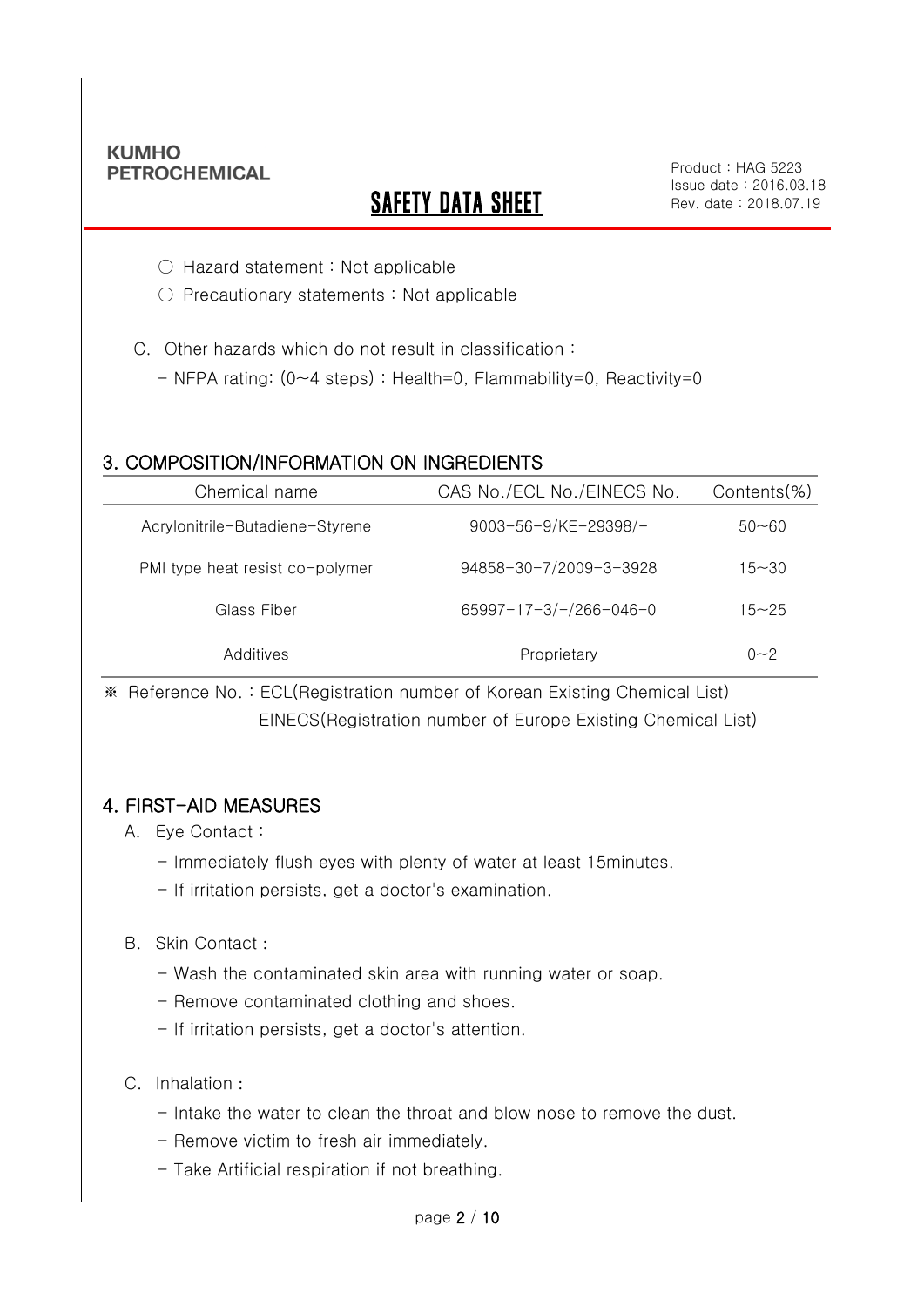Ξ

# **SAFETY DATA SHEET**

Product : HAG 5223 Issue date : 2016.03.18 Rev. date : 2018.07.19

- Give oxygen if breathing is difficult.
- Get medical attention.
- D. Ingestion :
	- Rinse mouth with water.
	- Give large amounts of water to relieve stimulus.
	- If irritation or symptoms occurs, get a doctor's examination.
- E. Delay and immediate effects and also chronic effects from short and long term exposure :
	- Steams by plastic processing at high temperature may cause eyes and respiratory irritation.
- F. Notice to Physician :
	- Treatment may vary with condition of victim and specifics of incident.

### 5. FIRE FIGHTING MEASURE

- A. Suitable (Unsuitable) extinguishing media :
	- Extinguishing media : Carbon Dioxide, Water, foam.
	- Unsuitable Extinguishing media : Do not use direct water.
	- $\circlearrowright$  Large fire : Water spray, regular foam
- B. Specific hazards arising from the chemical
	- Combustion :
		- Irritating, corrosive and/or toxic gases may occur by fire.
		- Generate pyrolysis such as carbon dioxide, carbon monoxide and styrene when combustion.
	- Levels of fire hazard :
		- Containers may rupture or explode if exposed.
		- Dust / air mixtures may ignite or explode.
- C. Fire fighting procedures and equipments :
	- Wear appropriate personal protective equipment(see section 8. EXPOSURE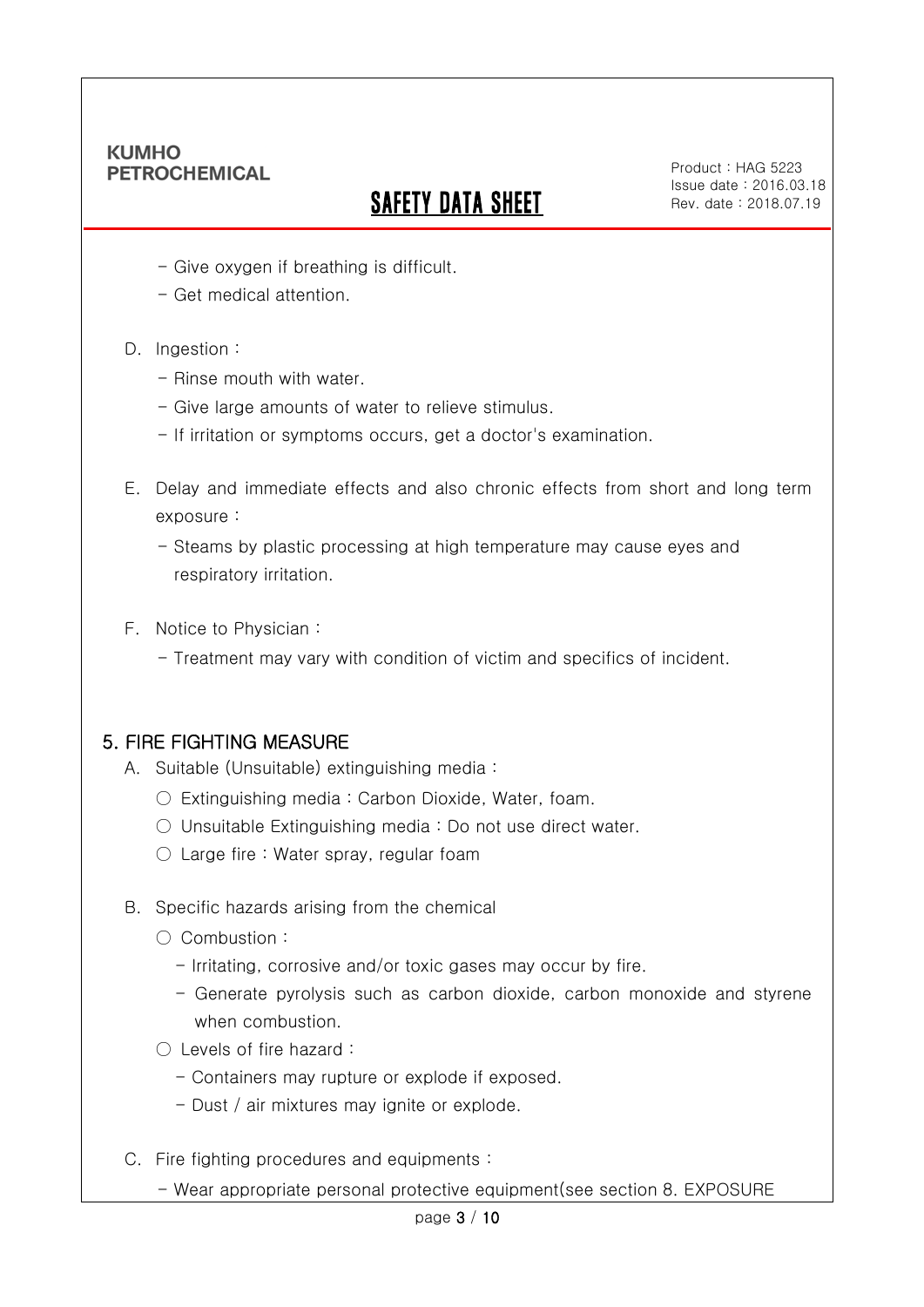Ξ

# SAFETY DATA SHEET

Product : HAG 5223 Issue date : 2016.03.18 Rev. date : 2018.07.19

CONTROLS/PERSONAL PROTECTION).

- Avoid inhalation of smoke or gas when fire fighting.
- Move container from fire area if it can be done without risk.
- Cool containers with water until well after fire is out.
- Stay upwind and keep out of low areas.
- Avoid inhalation of substance itself or combustion.

#### 6. ACCIDENTAL RELEASE MEASURES

- A. Personal Precautions, Protective Equipment and Emergency procedures :
	- Perform in accordance with「See section 8. EXPOSURE CONTROLS / PERSONAL PROTECTION」. Put on appropriate personal protective equipment.
	- Use a way to minimize dust.
	- Avoid contact with eyes and skin.
	- Avoid inhalation of substance itself or combustion.
	- Evacuation against the wind.
	- Keep unauthorized personnel out.
	- Avoid contact with heat, sparks, flame or other ignition sources.
- B. Environmental Precautions
	- Avoid dispersal of spilt material and runoff and contact with waterways, drains and sewers. If large spills, advise emergency services.
- C. Methods and materials for containment and cleaning up :
	- $\bigcirc$  For small spills.
		- Remove all sources of ignition.
		- Suppression occurrence of dust.
		- Appropriate container for disposal of spilled material collected.
		- Ventilate leak areas and clearing leak area.
	- $\bigcirc$  For large spills.
		- Remove all sources of ignition.
		- Suppression occurrence of dust.
		- Avoid entering to sewers or water system.
		- For disposal of spilled material in appropriate containers collected and clear surface.
		- Appropriate container for disposal of spilled material collected.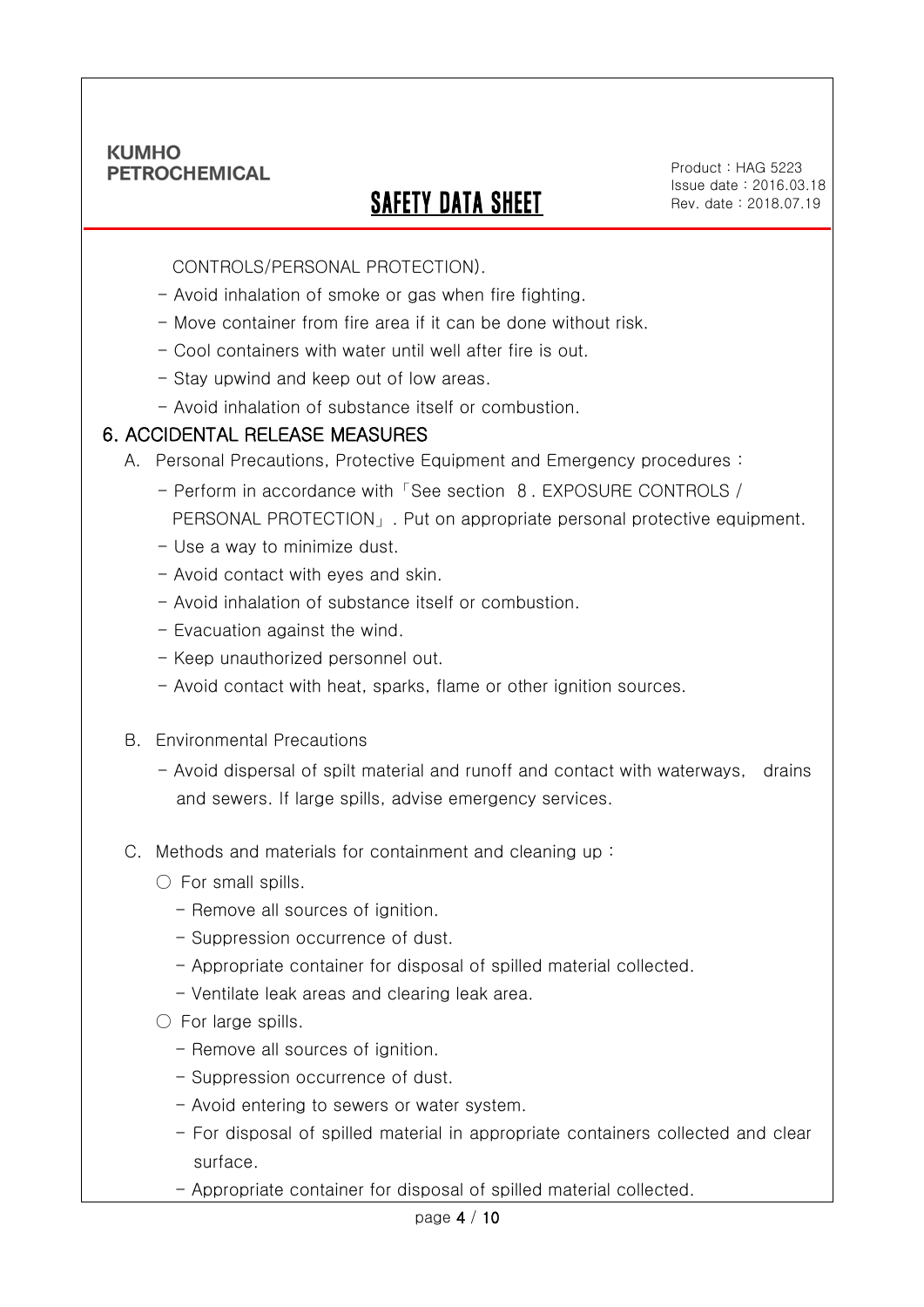# SAFETY DATA SHEET

### 7. HANDLING AND STORAGE

#### A. Handling :

Ξ

- Perform in accordance with「See section 8. EXPOSURE CONTROLS / PERSONAL PROTECTION」. Put on appropriate personal protective equipment.
- Handle in a well-ventilated place.
- Avoid contact with heat, sparks, flame or other ignition sources.
- Remove all sources of ignition.
- Use all the equipment after the ground.
- Wash thoroughly after handling.
- B. Storage Precautionary Statements :
	- Keep in original container and tightly closed.
	- Do not store where the moisture.
	- Avoid contact with incompatible materials.

### 8. EXPOSURE CONTROLS/PERSONAL PROTECTION

- A. Exposure limit
	- Exposure limit under ISHL : Not applicable
	- ACGIH : Not applicable
	- Biological exposure limits : Not applicable
- B. Engineering Controls
	- A system of local and/or general exhaust is recommended to keep employee exposures above the Exposure Limits. Local exhaust ventilation is generally preferred because it can control the emissions of the contaminant at its source, preventing dispersion of it into the general work area. The use of local exhaust ventilation is recommended to control emissions near the source.
- C. Personal Protective Equipment :
	- O Respiratory Protection : Use the respirator be given official approval by Korea Occupational Safety & Health Agency. Under conditions of frequent use or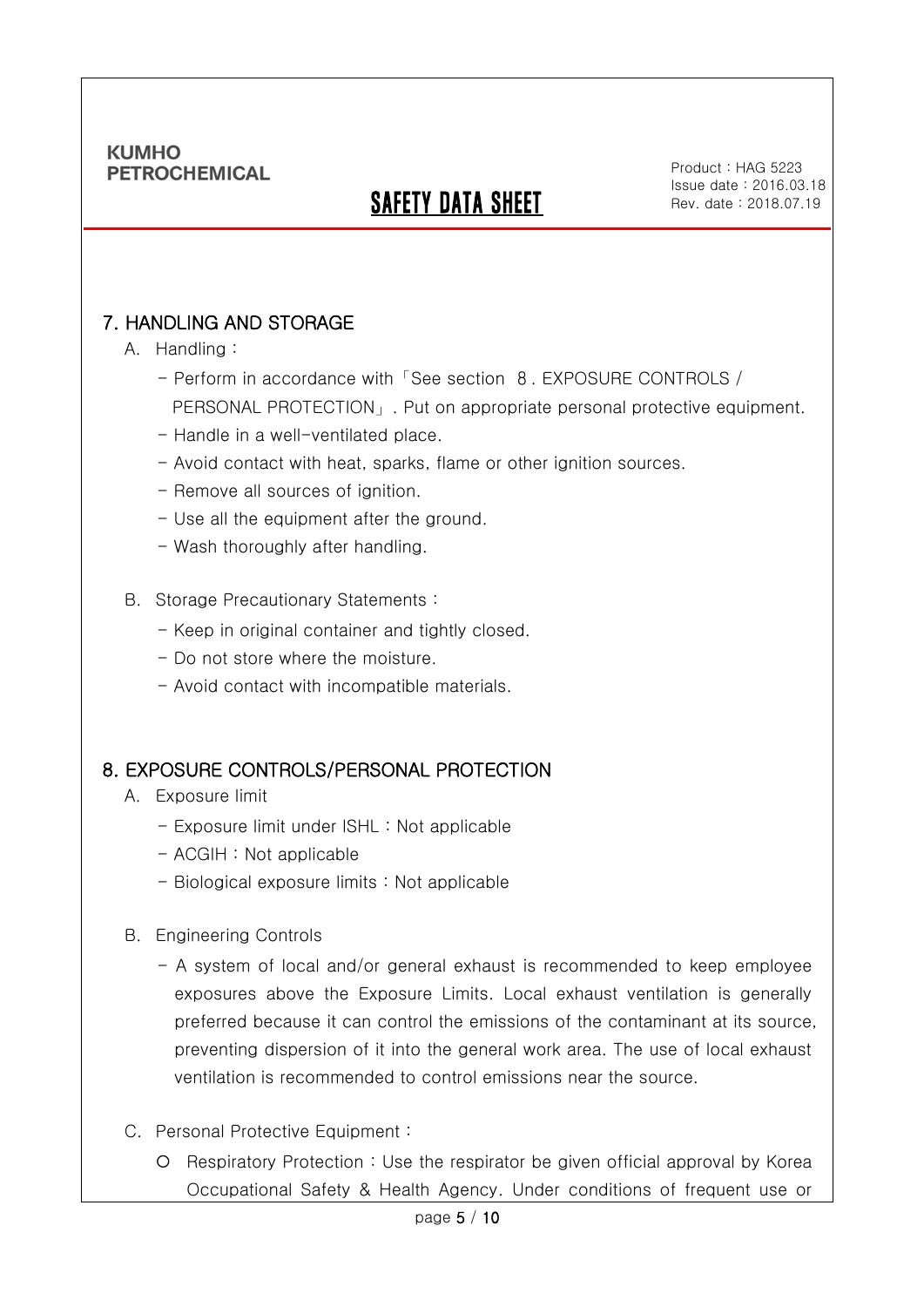Ξ

# SAFETY DATA SHEET

Product : HAG 5223 Issue date : 2016.03.18 Rev. date : 2018.07.19

heavy exposure, Respiratory protection may be needed. Respiratory protection is ranked in order from minimum to maximum. Consider warning properties before use.

- Dust, mist, fume-purifying respiratory protection
- Any air-purifying respirator with a corpuscle filter of high efficiency
- Any respiratory protection with a electromotion fan(for dust, mist, fume-purifying)
- ※ For Unknown Concentration or Immediately Dangerous to Life or Health
	- Self-contained breathing apparatus(pressure-demand or other positive-pressure mode in combination)
- Supplied-air respirator with full facepiece
- Eye Protection : Wear primary eye protection such as splash resistant safety goggles with a secondary protection faceshield. Provide an emergency eye wash station and quick drench shower in the immediate work area.
- Hand Protection : Wear chemical resistant protected gloves if there is hazard potential for direct skin contact. Wear heat resistant protected gloves to withstand the temperature of molten product.
- Body Protection : Wear chemical resistant protected clothing if there is hazard potential for direct contact.

### 9. PHYSICAL AND CHEMICAL PROPERTIES

- A. Appearance : Pellet
- B. Odor : Odorless
- C. Odor threshold : Not available
- D. pH : Not applicable
- E. Melting point/Freezing point : 100~120℃
- F. Initial Boiling Point/Boiling Ranges : Not available
- G. Flash point : Not available
- H. Evapourating Rate : Not applicable
- I. Flammability(solid, gas) : Not available
- J. Upper/Lower Flammability or explosive limits : Not available
- K. Vapour pressure : Not applicable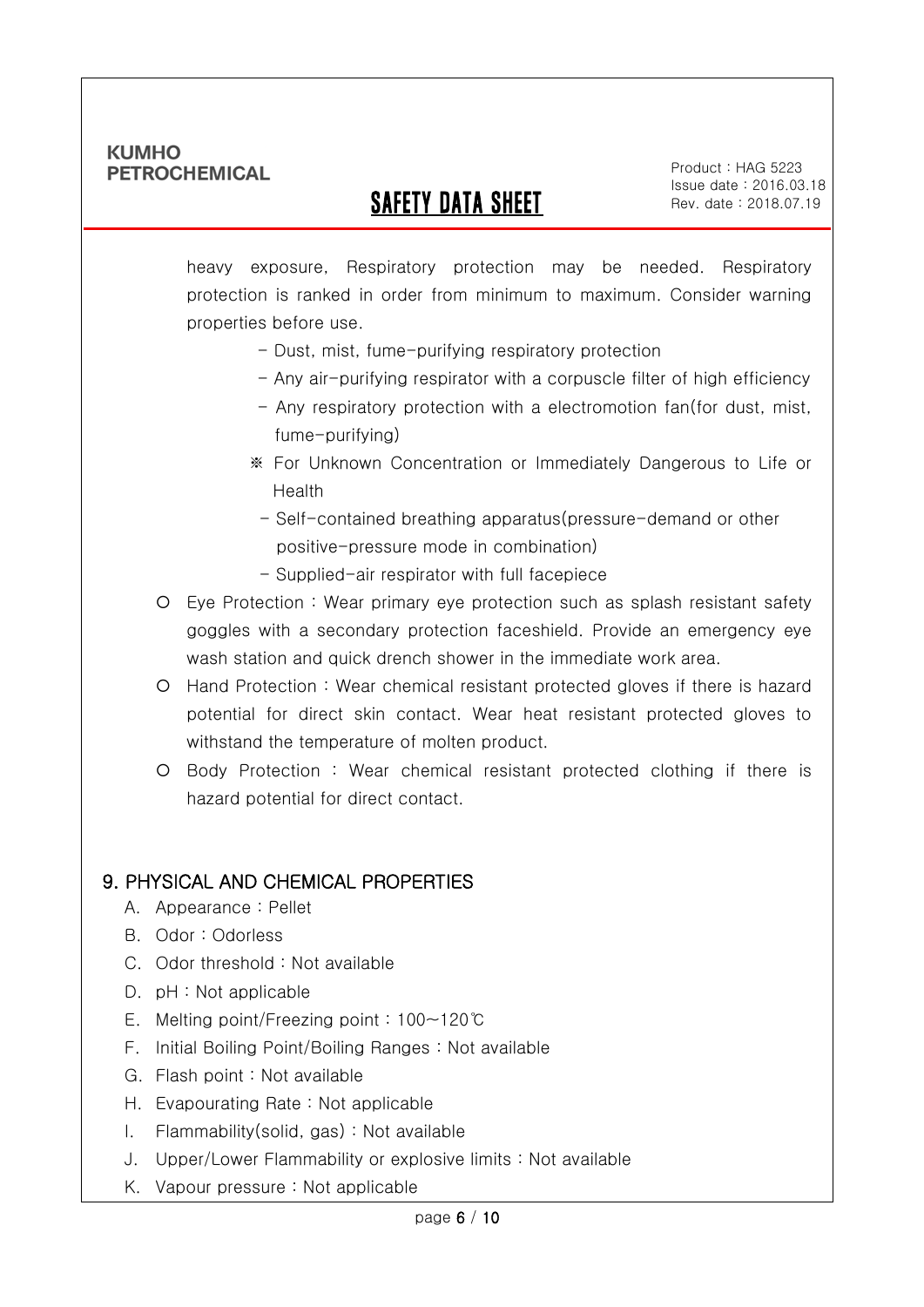Ξ

# **SAFETY DATA SHEET**

Product : HAG 5223 Issue date : 2016.03.18 Rev. date : 2018.07.19

- L. Solubility : Insoluble
- M. Vapour density(Air=1) : Not applicable
- N. Relative density : 1.10~1.20
- O. Partition coefficient of n-octanol/water : Not available
- P. Autoignition Temperature : 400℃
- Q. Decomposition Temperature : Not available
- R. Viscosity : Not applicable
- S. Molecular weight : Not available

### 10. STABILITY AND REACTIVITY

- A. Stability
	- This material is stable under recommended storage and handling conditions
- B. Possibility of Hazardous Reaction
	- Will not occur.
- C. Conditions to Avoid
	- Avoid contact with heat, sparks, flame or other ignition sources.
- D. Materials to Avoid
	- Strong oxidizing agents.
- E. Hazardous Decomposition Products
	- Combustion may cause carbon oxide, nitrogen oxides.

#### 11. TOXOCOLOGICAL INFORMATION

- A. Information on the likely routes of exposure
	- (Respiratory tracts) : Not applicable
	- (Oral) : Not applicable
	- (Eye ∙ Skin) : Not applicable
- B. Delayed and immediate effects and also chronic effects from short and long term exposure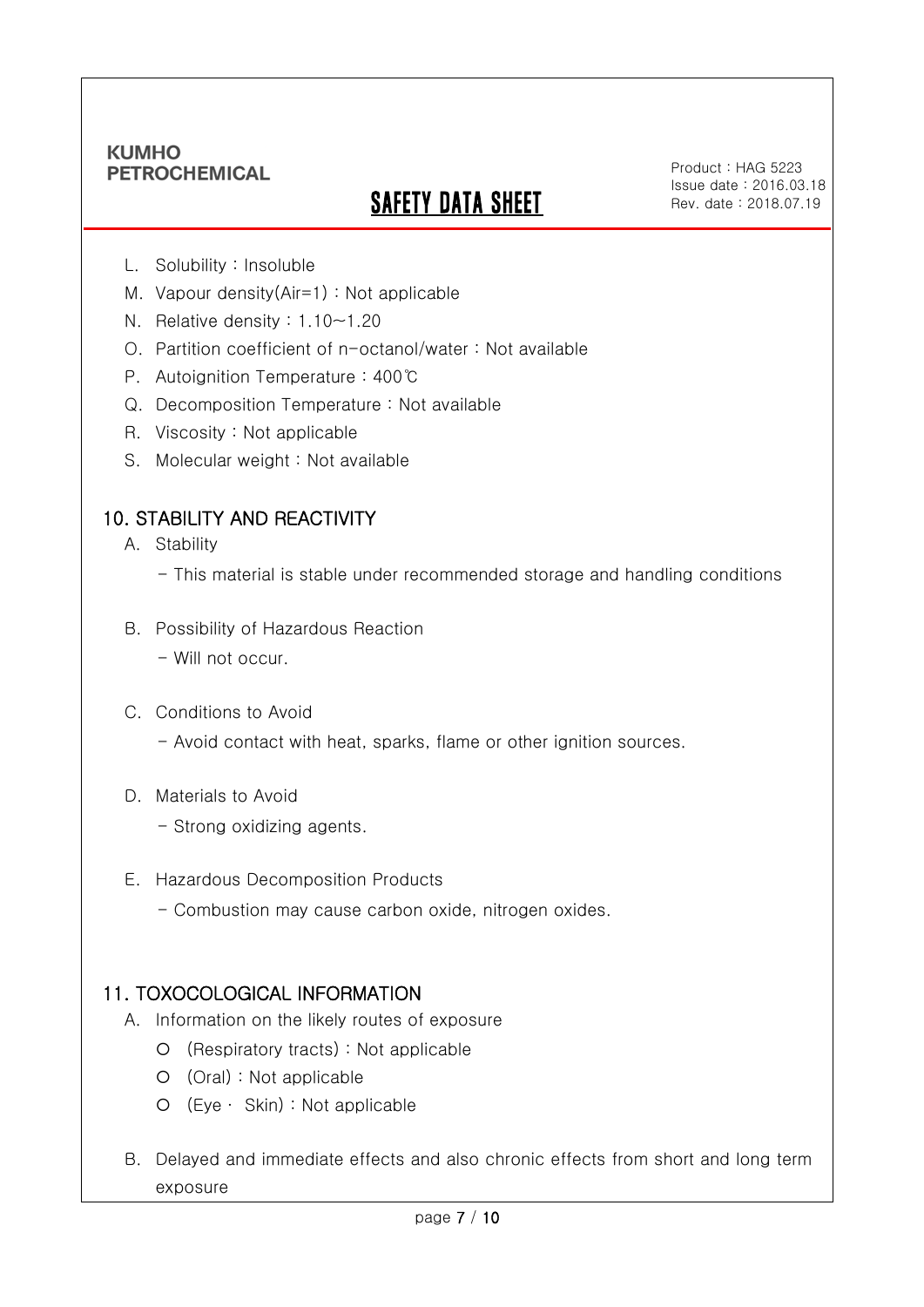Ξ

# SAFETY DATA SHEET

Product : HAG 5223 Issue date : 2016.03.18 Rev. date : 2018.07.19

- Acute toxicity : Not available
- O Skin corrosion/irritation : Not available
- $O$  Serious eye damage/irritation : Not available
- O Respiratory sensitization : Not available
- O Skin sensitization : Not available
- Carcinogenicity : Not available
- Germ cell mutagenicity : Not available
- O Reproductive toxicity : Not available
- Specific target organ toxicity(single exposure) : Not available
- Specific target organ toxicity(repeated exposure) : Not available
- Aspiration hazard : Not available
- O Chronic effect : Not available
- C. Calculation the classification of the mixture(acute toxicity estimate calculation etc.) : Not applicable

### 12. ECOLOGICAL INFORMATION

- A. Ecotoxicity : Not available
- B. Persistence and degradability : Not available
- C. Bioaccumulative potential : Not available
- D. Mobility in soil : Not available
- E. Other adverse effects : Not available

#### 13. DISPOSAL CONSIDERATION

- A. Disposal methods
	- The user of this product must properly characterize the waste/container generated from the use of this product in accordance with all applicable federal, state and/or local laws and regulations in order to determine the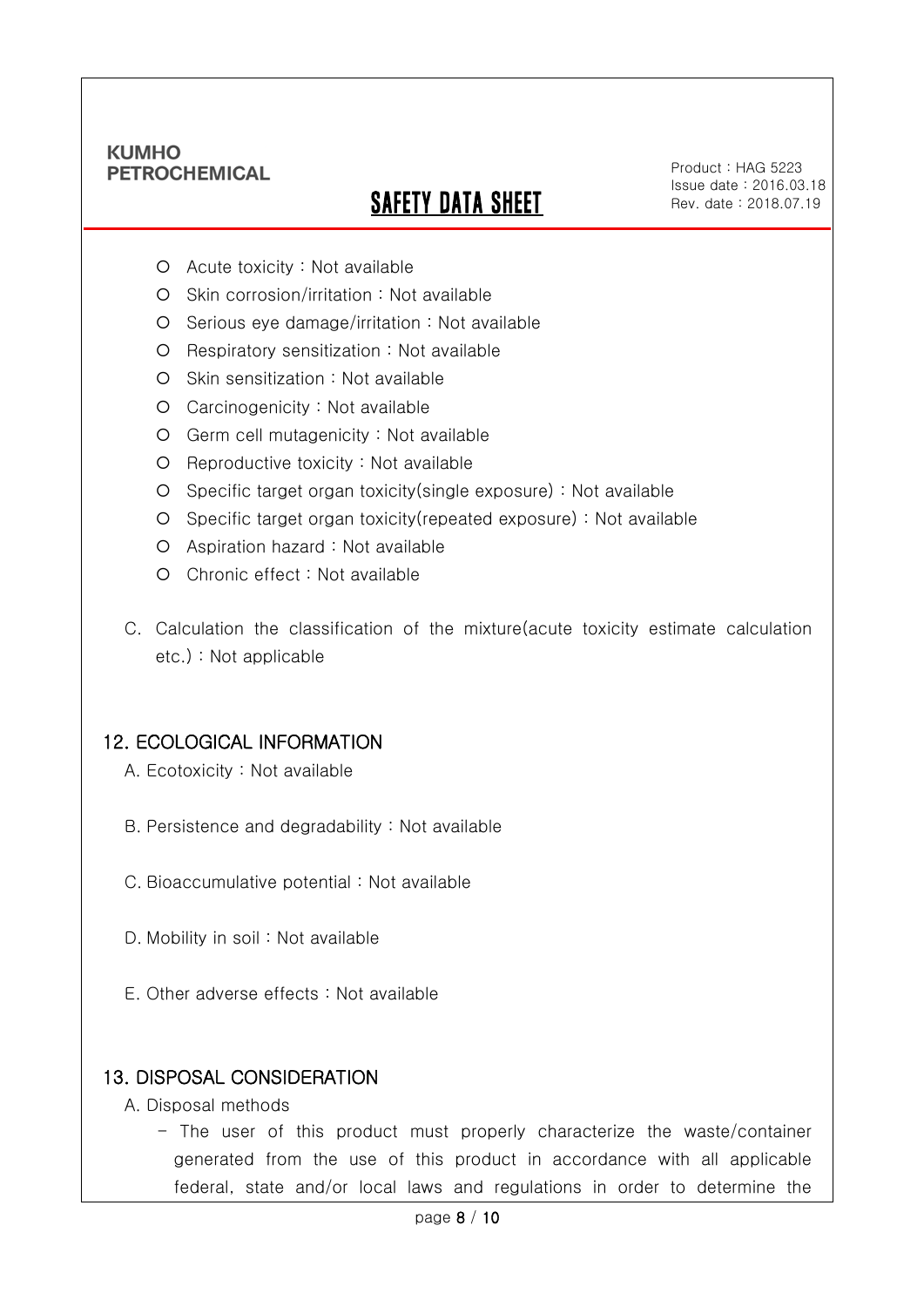Ξ

# **SAFETY DATA SHEET**

Product : HAG 5223 Issue date : 2016.03.18 Rev. date : 2018.07.19

proper disposal of the waste in accordance with all applicable federal, state and/or local laws and regulations.

#### B. Special precautions for disposal :

- The user of this product must disposal by oneself or entrust to waste disposer or person who other' s waste recycle and dispose, person who establish and operate waste disposal facilities.
- Dispose of waste in accordance with local regulation.

### 14. TRANSPORT INFORMATION

A. UN number : Not regulated for transport of dangerous goods

- B. Proper shipping name : Not applicable
- C. Hazard class : Not applicable
- D. Packing group : Not applicable
- E. Marine pollutant : Not available
- F. Special precautions for user related to transport or transportation measures :
	- 1) EmS FIRE SCHEDULE : F-A
	- 2) EmS SPILLAGE SCHEDULE : S-H
- G. IATA Transport : Not Classified as dangerous for IATA Transport

### 15. REGULATORY INFORMATION

A. Korea Industry Safety and Health Law (ISHL) :

 $\bigcirc$  This product is not subject to the chemical for classification and labeling under ISHL Article 41.